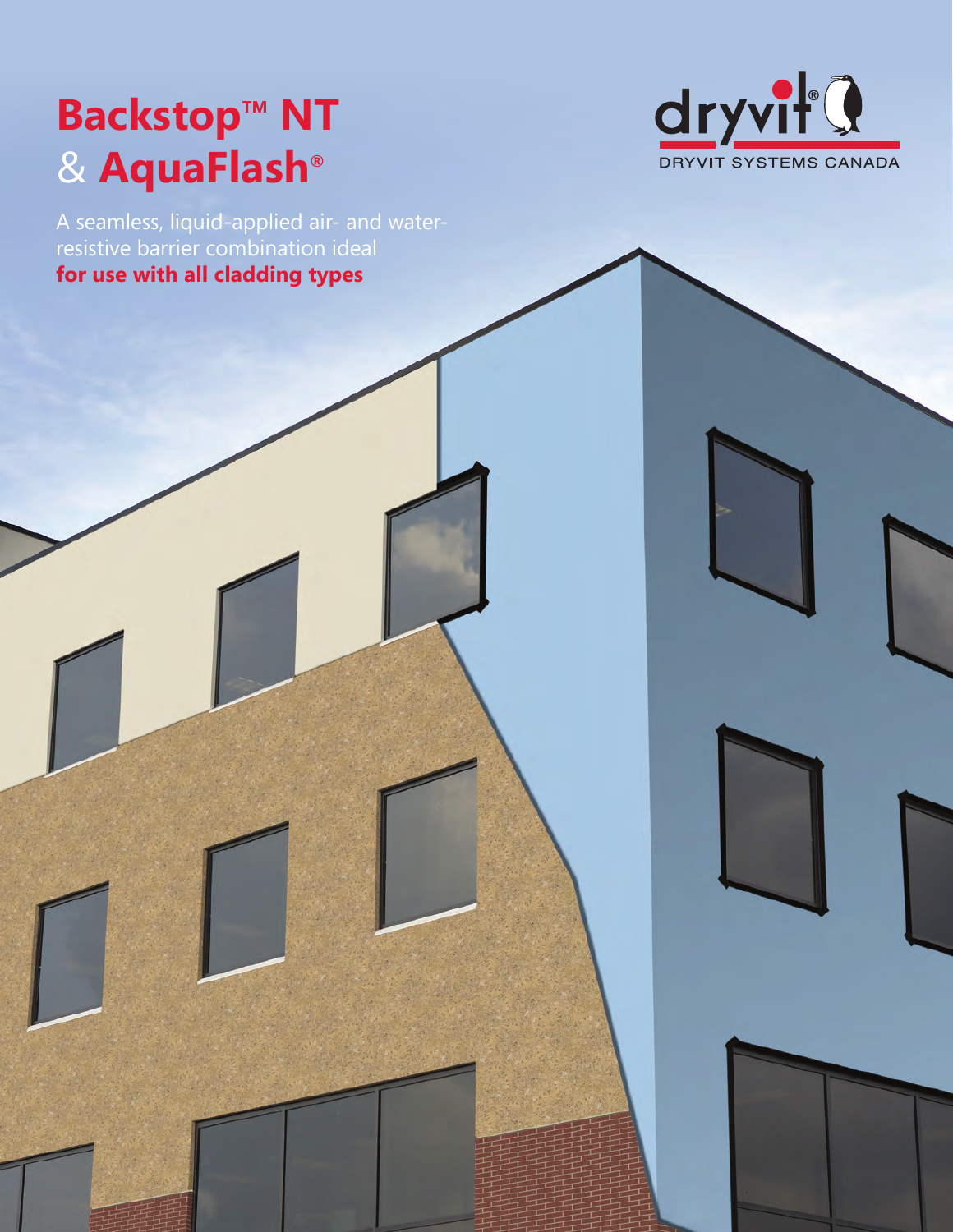HIGH PERFORMING AND CODE COMPLIANT **AND THE READER OF MIND FOR ARCHITECTS High Performing** and **Code Compliant**

PEACE OF MIND FOR ARCHITECTS

### **ASHRAE 90.1 - 2010 BC2015** PEACE OF MI **ASHRAE 189.1 - 2012** NBC ASHRAE 90.1 -C 2012 ASHRAE 189.1 - 201 NECB2011 ASHRAE 90.1 - 2010 IBC NFPA 285 **BC2012** ASHRAE 189.1 - 2012  $\overline{a}$ IE 010 **C**

### **The architect's challenge**

Whatever the aesthetic design, the exterior walls of most new buildings – commercial or residential – must include protection against both incidental moisture and air leakage. In many cases, there is also a requirement for continuous insulation (CI), and all materials in the final wall assembly must be properly integrated and meet required testing in order to be code compliant. The architect must consider all these factors when writing a specification that incorporates products having vastly different material properties and performance characteristics.



A demonstration with AquaFlash wrapping the opening and Backstop NT protecting the substrate. AquaFlash liquid is blue in colour and turns black when fully cured.

### **The Dryvit solution**

Dryvit's Backstop NT and AquaFlash are the ideal air- and waterresistive barrier solution to this complex puzzle. Polymer based and liquid applied, Backstop NT protects the substrate and AquaFlash the rough wall openings, bonding chemically to act as an effective air and moisture barrier.

Proven for over 10 years on thousands of projects worldwide, Backstop NT and AquaFlash are ideal for almost all substrates and building types, and are a superior performance choice to building papers, sheet goods and 'peel and stick' type rubber membranes.

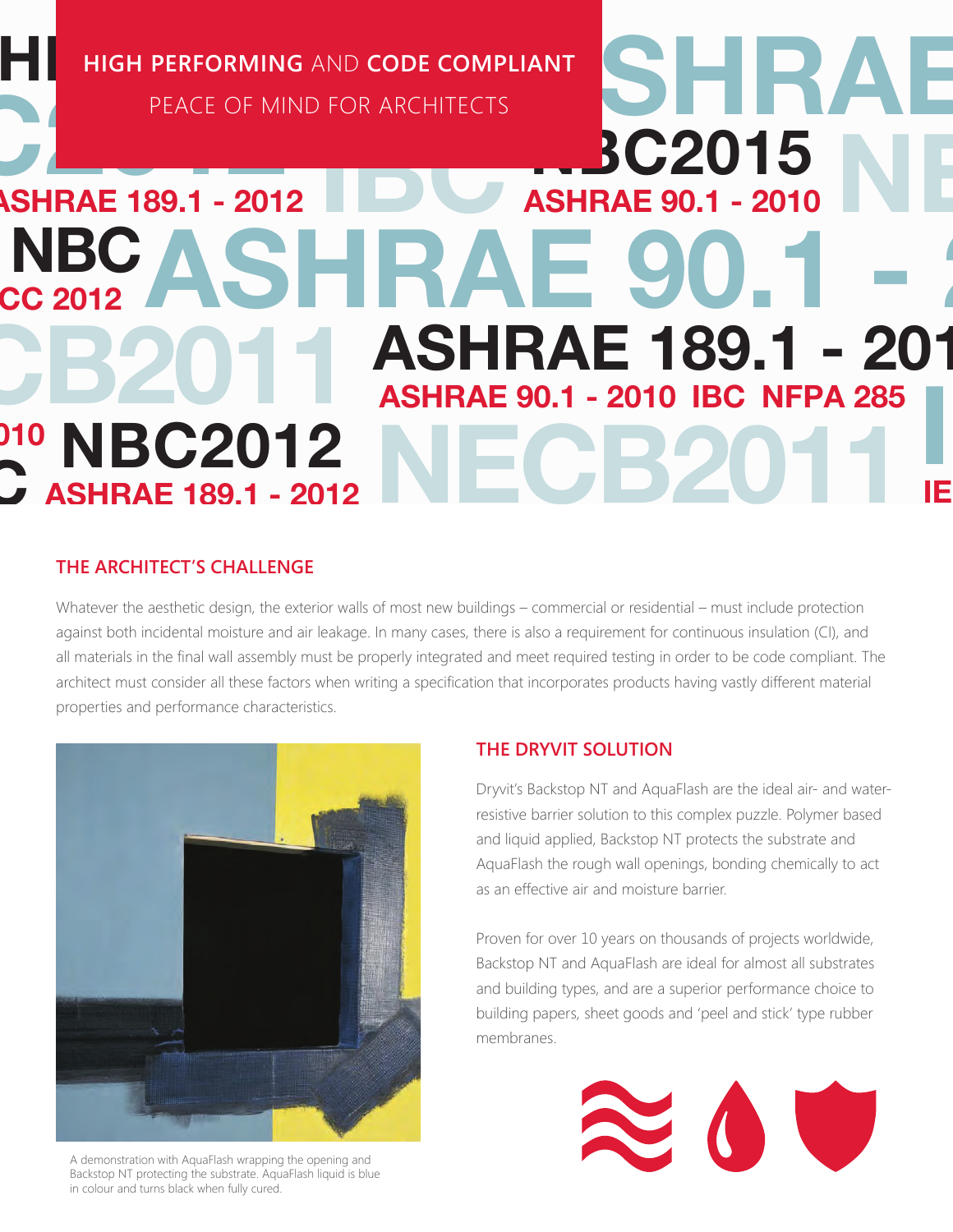## BACKSTOP NT & AC<br>ENGINEERED FOR SUPERIC **BACKSTOP NT** & **AquaFlash** Engineered for superior performance

### **SAVE TIME & MONEY**

**SAVE TIME & MONEY**<br>Backstop NT and AquaFlash<br>been engineered by Dryvit's<br>team to be versatile and ea team to b<br>apply. This<br>contractor this work and set<br>trades – all of w<br>money and has:<br>of all, once fully can be left exposed to the elements Backstop NT and AquaFlash have been engineered by Dryvit's R&D team to be versatile and easy to apply. This greatly assists the general contractor or builder in scheduling this work and sequencing with other trades – all of which saves time, money and hassle on the jobsite. Best of all, once fully cured, these materials for 30 days or more.\*

> \* Contact Dryvit's Technical Services Department for specific details as project conditions vary and can affect exposure time.



| <b>FEATURE</b>                                                                                                     | <b>BENEFIT</b>                                                                                                                                 |
|--------------------------------------------------------------------------------------------------------------------|------------------------------------------------------------------------------------------------------------------------------------------------|
| <b>Backstop NT Complies with</b><br>CAN/ULC-S716.1 <sup>1</sup> requirements<br>for water-resistive barriers (WRB) | Can be specified on virtually any<br>project with complete confidence                                                                          |
| Backstop NT is available in both<br>'vapour permeable' and 'vapour<br>barrier' options                             | Ideal for all climate zones, wall<br>types and continuous insulation<br>(CI) configurations                                                    |
| Compatible with a variety of<br>materials (see DSC455 and<br>DSC494 for a list of acceptable<br>substrates)        | Integrates easily with transition<br>details and diverse cladding types,<br>helping builders to manage the<br>construction sequence seamlessly |
| Single source supply for both<br><b>WRB</b> and flashing                                                           | Products bond chemically and<br>are engineered and warranted<br>to perform by Dryvit                                                           |
| Install Backstop NT and<br>AquaFlash in either order                                                               | Saves time, aids builder with<br>sequencing and coordinating<br>other trades                                                                   |

1 CAN/ULC-S716.1 as referenced by the National Building Code as of 2015.